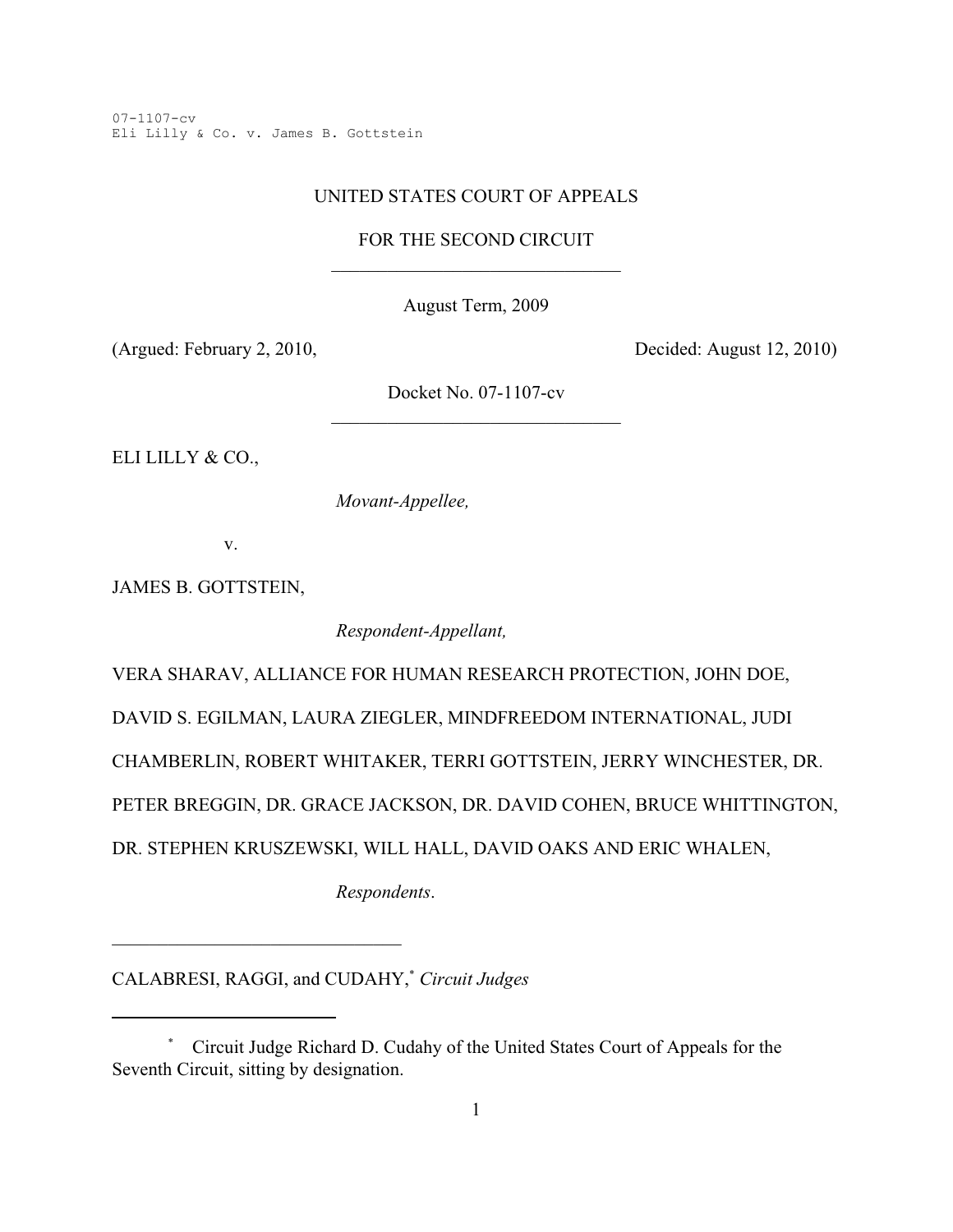Respondent James B. Gottstein appeals a permanent injunction entered by the United States District Court for the Eastern District of New York (Weinstein, *J*.), prohibiting him from disseminating certain documents produced by Eli Lilly & Co. pursuant to product-liability litigation involving the drug, Zyprexa. *See In re Zyprexa Injunction*, 474 F. Supp. 2d 385 (E.D.N.Y. 2007). We agree with the district court that Mr. Gottstein's actions in acquiring and disseminating certain of these documents involved his aiding and abetting a violation of the court's protective order through the use of sham subpoenas. The district court had the power to enjoin Mr. Gottstein in these circumstances.

AFFIRMED.

\_\_\_\_\_\_\_\_\_\_\_\_\_\_\_\_\_\_\_\_\_\_\_\_\_\_\_\_\_\_\_\_

\_\_\_\_\_\_\_\_\_\_\_\_\_\_\_\_\_\_\_\_\_\_\_\_\_\_\_\_\_\_\_

STEVEN BROCK (Leslie R. Bennett, Berkman, Henoch, Peterson & Peddy, P.C., Garden City, New York, D. John McKay, Anchorage Alaska, *on the brief*), Berkman, Henoch, Peterson & Peddy, P.C., Garden City, New York.

NINA M. GUSSACK, (Sean P. Fahey, Paul V. Avelar, Pepper Hamilton, LLP, Philadelphia, Pennsylvania, Samuel J. Abate Jr., Pepper Hamilton LLP, New York, New York, *on the brief*), Pepper Hamilton, LLP, Philadelphia, Pennsylvania.

1 RICHARD D. CUDAHY, *Circuit Judge*: The present appeal arises from the flouting of a protective order entered in high-stakes litigation concerning Eli Lilly Co.'s anti-psychotic drug, Zyprexa. David S. Egilman, a plaintiff's expert witness and signatory to the protective order, received confidential documents produced by Eli Lilly. Finding much to dislike in the content of those documents, Egilman wished to distribute them to the media. Not wanting to release the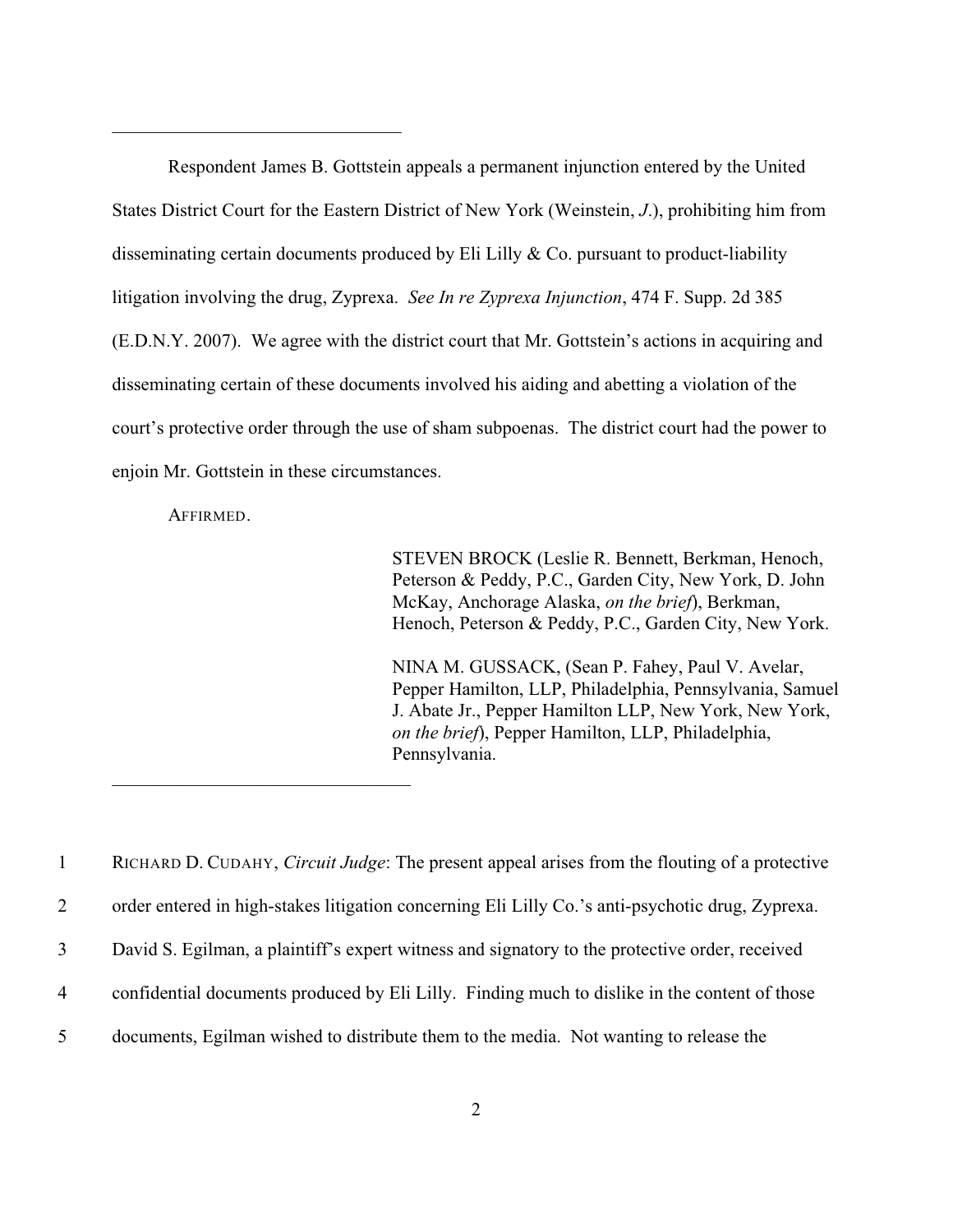| $\mathbf{1}$   | documents to the public in a manner brazenly in disregard of the protective order, he needed a       |
|----------------|------------------------------------------------------------------------------------------------------|
| $\overline{2}$ | suitably minded individual to act as his partner and to subpoena those documents. Egilman            |
| $\mathfrak{Z}$ | contacted New York Times reporter Alex Berenson, who put him in touch with Alaska attorney           |
| $\overline{4}$ | and mental-health advocate James B. Gottstein, who readily agreed to help. Gottstein, who was        |
| $\mathfrak{S}$ | not a signatory to the protective order, intervened in an unrelated Alaskan guardianship case,       |
| 6              | which he used to generate subpoenas purporting to require Egilman to produce all documents in        |
| $\overline{7}$ | his possession pertaining to Zyprexa. Failing to abide by the terms of the protective order,         |
| $8\phantom{1}$ | Egilman distributed a large volume of documents to Gottstein, who in turn copied and forwarded       |
| 9              | them to a variety of other interested parties. The next day, the Times began a series of front-page  |
| 10             | articles based on the information contained in those documents.                                      |
| 11             | Understandably alarmed, Eli Lilly applied for and received a series of orders culminating            |
| 12             | in an injunction, which barred Gottstein from disseminating the documents and required their         |
| 13             | return. In re Zyprexa Injunction, 474 F. Supp. 2d 385 (E.D.N.Y. 2007). Gottstein now appeals         |
| 14             | that injunction, claiming that the district court erred in finding that his issuing subpoenas was    |
| 15             | part of a sham proceeding, that he aided and abetted the violation of the protective order, that the |
| 16             | documents at issue were confidential, that the court could bind him under the protective order       |
| 17             | and that the court possessed personal jurisdiction to issue the injunction against him. We affirm    |
| 18             | the judgment of the district court in all respects.                                                  |
| 19             |                                                                                                      |
| 20             | <b>BACKGROUND</b>                                                                                    |
| 21             | Approximately twenty-million schizophrenia patients have taken the anti-psychotic drug               |

Zyprexa, which some allege has produced negative side effects purportedly known to, but not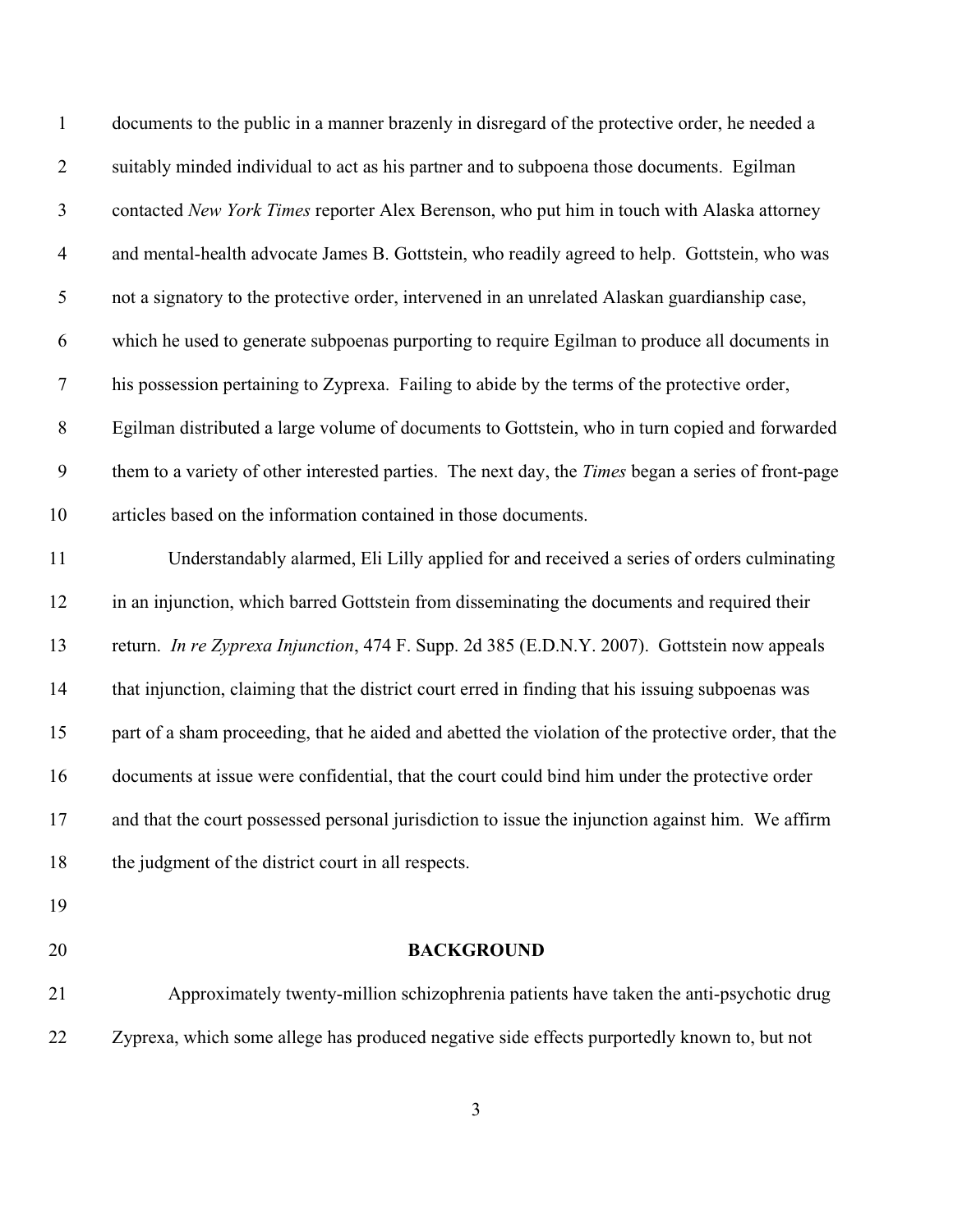| $\mathbf{1}$     | disclosed by, the drug's manufacturer, Eli Lilly Co. Some 30,000 lawsuits ensued, which were      |
|------------------|---------------------------------------------------------------------------------------------------|
| $\mathbf{2}$     | consolidated pursuant to 28 U.S.C. § 1407 and assigned to the Honorable Jack B. Weinstein of      |
| $\overline{3}$   | the United States District Court for the Eastern District of New York. In re Zyprexa Prods. Liab. |
| $\overline{4}$   | Litig., 314 F. Supp. 2d 1380 (J.P.M.L. 2004). That court entered a protective order, Case         |
| 5                | Management Order 3 (CMO-3), which facilitated litigants' sharing of confidential discovery. In    |
| 6                | re Zyprexa Prods. Liab. Litig., No. 04-MD-1596, 2004 WL 3520247 (E.D.N.Y. Aug. 9, 2004).          |
| $\boldsymbol{7}$ | Among other things, CMO-3 allowed attorneys to share confidential documents with experts,         |
| $\, 8$           | required experts to sign an "Endorsement of Protective Order" and provided a mechanism to         |
| 9                | dispute whether a document marked confidential had been correctly designated. The protective      |
| 10               | order contemplated another court's subpoenaing produced materials, but required that the          |
| 11               | designee of the subpoena notify the producing party in writing prior to the production of         |
| 12               | confidential materials and allow it a reasonable opportunity to object.                           |
| 13               | At some point during the litigation, one of the plaintiffs' firms, The Lanier Law Firm,           |
| 14               | retained Dr. David Egilman as a potential expert witness. Having first attempted to modify it,    |
| 15               | Egilman signed the Endorsement of Protective Order. <sup>1</sup> The firm sent myriad documents   |
| 16               | produced by Eli Lilly to Egilman so that he could begin preparing his expert testimony. Egilman   |
| 17               | ultimately received some half-a-million documents and became quite determined to share their      |
| 18               | contents with the media. He contacted New York Times reporter Alex Berenson and explained         |
| 19               | his interest. Egilman understood that he was subject to CMO-3, however, and thus required an      |

<sup>&</sup>lt;sup>1</sup> Egilman first attempted to make significant modifications to the Endorsement of Protective Order, but the retaining firm quickly insisted that that was out of the question. They allowed, though, that he could follow the agreement not to disclose confidential materials with the written-in line "unless this conflicts with any other sworn statements." This modification, while portending the later mass disclosure of confidential material, is not relevant to the present appeal.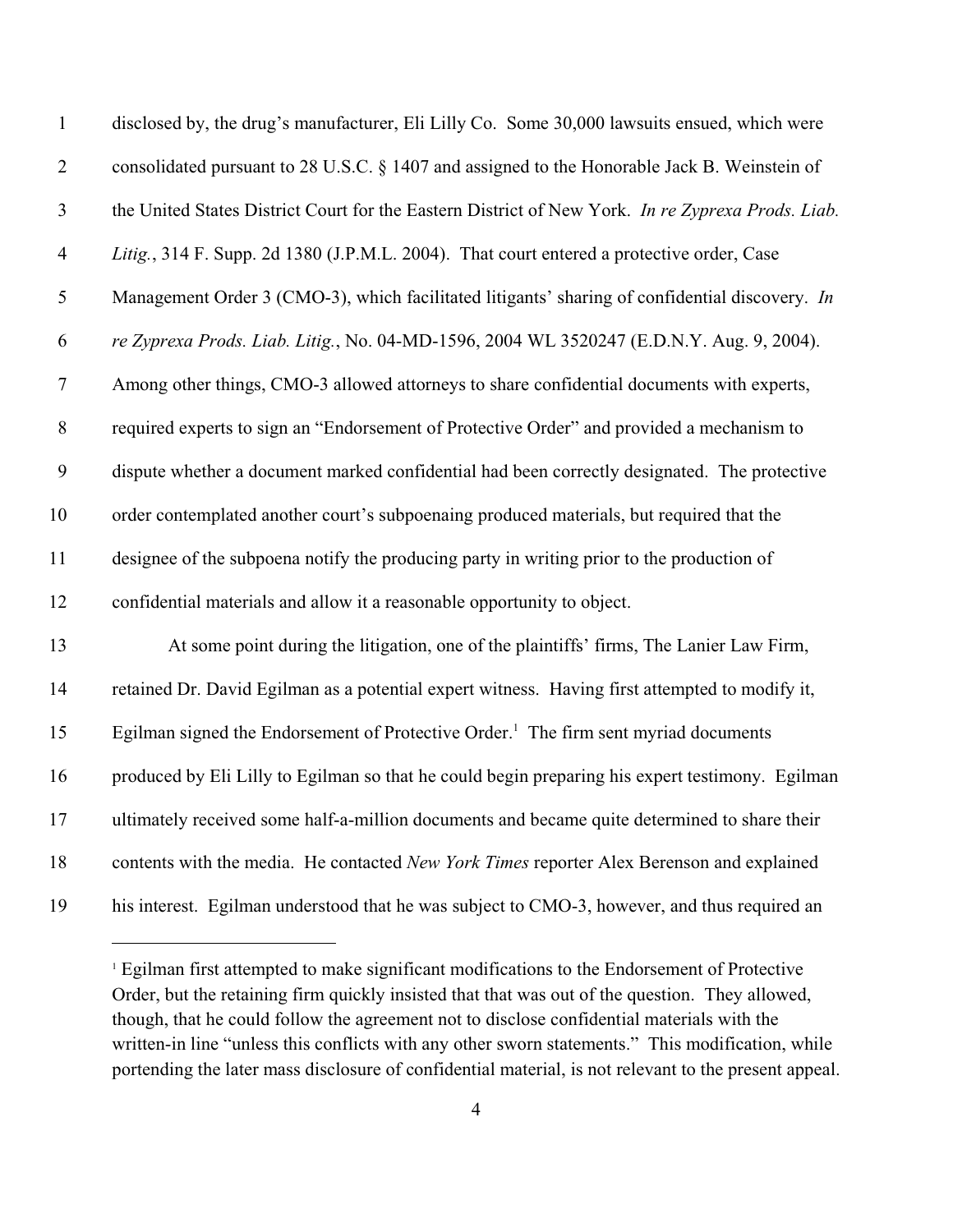accomplice to subpoena the documents. Berenson put Egilman in touch with James B. Gottstein for that very purpose.

| $\mathfrak{Z}$ | Gottstein is an Alaskan attorney and an advocate for patients' rights. After talking to             |
|----------------|-----------------------------------------------------------------------------------------------------|
| $\overline{4}$ | Egilman about Eli Lilly's confidential documents and their mutual desire to see those materials     |
| $\mathfrak{S}$ | disseminated to the public, Gottstein intervened in an unrelated case in which the Alaskan Office   |
| 6              | of Public Advocacy had been granted guardianship and the right to make treatment decisions for      |
| $\overline{7}$ | a patient, William Bigley. At that time, Gottstein had no idea if the patient had taken Zyprexa or  |
| $\,8\,$        | if the state would use Zyprexa in its treatment of the patient. Yet within hours of intervening, he |
| 9              | issued a subpoena that purported to compel Egilman to produce all documents in his possession       |
| 10             | relating to that particular drug. Despite being addressed to Egilman in Massachusetts, however,     |
| 11             | the subpoena issued from the Superior Court for the State of Alaska. Gottstein placed the           |
| 12             | request for documents pertaining to Zyprexa in the middle of requests for documents relating to     |
| 13             | 14 other drugs, none of which he expected Egilman to possess. The subpoena, issued on               |
| 14             | December 6, 2006, called for production of the material by December 20.                             |
| 15             | In an effort to comply, however perfunctorily, with CMO-3, Egilman faxed a note and                 |
| 16             | copy of the subpoena to Eli Lilly's corporate general counsel. He did not, however, inform the      |
| 17             | firm that retained him of the subpoena; nor did he apprise Eli Lilly's litigation counsel.          |
| 18             | Nevertheless, the fax was routed internally and, on December 13, the Lanier Law Firm told           |
| 19             | Egilman not to produce any documents until Eli Lilly's planned motion to quash the subpoena         |
| 20             | had been ruled upon in the Alaskan court. Unbeknownst to Lanier and Eli Lilly, however,             |
| 21             | Egilman had already begun to distribute a plethora of documents to Gottstein the day before.        |
| 22             | This clandestine production of Eli Lilly's documents resulted from Gottstein's having               |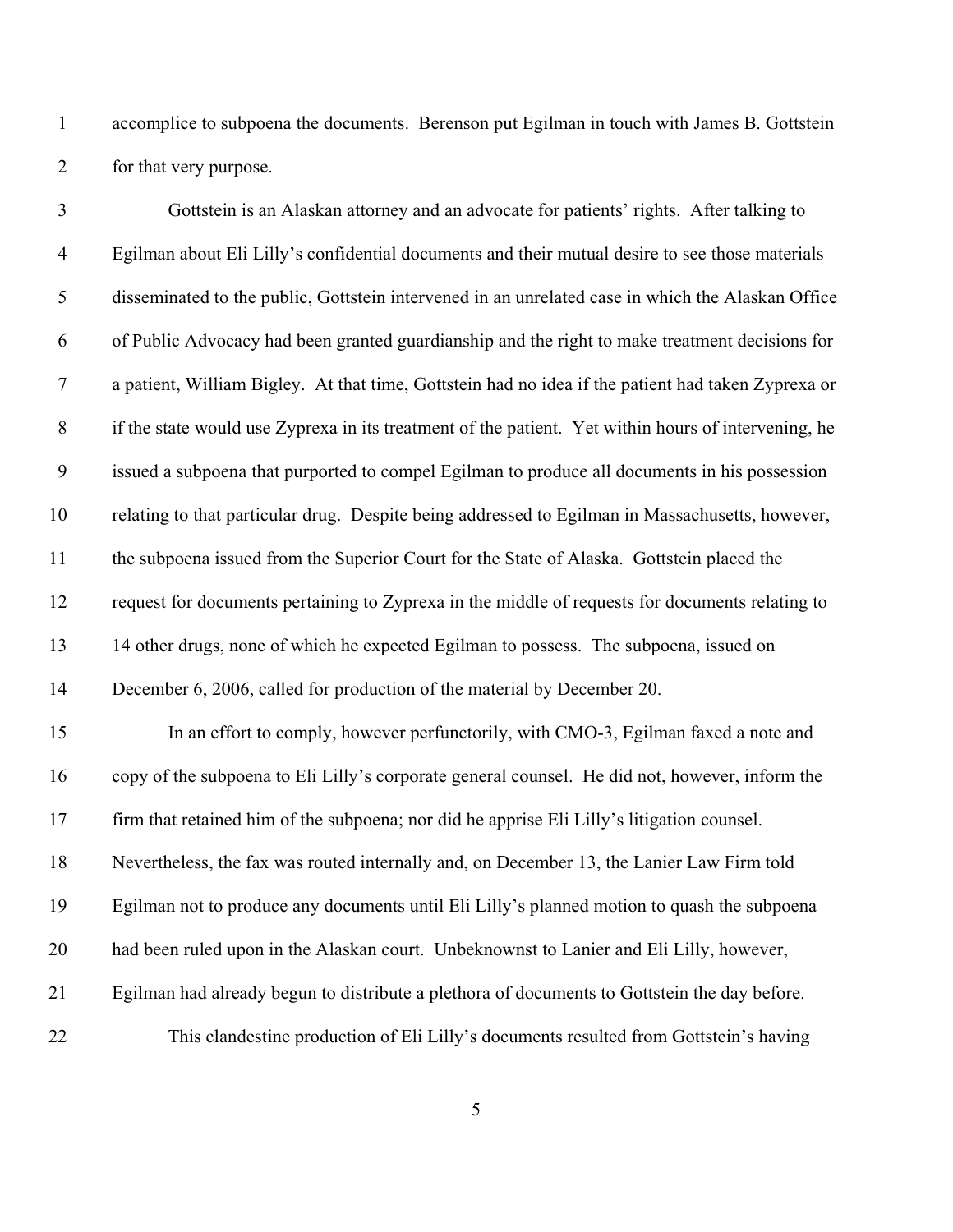| $\mathbf{1}$   | served an amended subpoena on December 11, which called for the production of the documents                                                                                                                |
|----------------|------------------------------------------------------------------------------------------------------------------------------------------------------------------------------------------------------------|
| $\overline{2}$ | prior to the date and time set for the deposition. This subpoena, again purporting to bind                                                                                                                 |
| $\mathfrak{Z}$ | Egilman in Massachusetts, also issued from the Superior Court for the State of Alaska. In                                                                                                                  |
| $\overline{4}$ | violation of the protective order, Egilman informed no one of this second subpoena and began                                                                                                               |
| $\mathfrak s$  | transmitting documents electronically to Gottstein on December 12. Gottstein immediately                                                                                                                   |
| 6              | disseminated the documents to a number of associates.                                                                                                                                                      |
| $\tau$         | Realizing the magnitude of the information breach, Eli Lilly took the matter to the                                                                                                                        |
| $8\,$          | Special Master for Discovery, Peter H. Woodin, who ordered Gottstein and Egilman to return all                                                                                                             |
| 9              | material immediately. Gottstein refused to acknowledge the Special Master's authority over                                                                                                                 |
| 10             | him, so Eli Lilly took the matter up with Magistrate Judge Roanne L. Mann, who determined that                                                                                                             |
| 11             | Gottstein had aided and abetted a breach of CMO-3. Eli Lilly then took the matter to District                                                                                                              |
| 12             | Judge Brian M. Cogan, who was sitting as a miscellaneous-duty judge and who issued a                                                                                                                       |
| 13             | temporary injunction. The MDL court extended Judge Cogan's injunction pending a full hearing                                                                                                               |
| 14             | on the matter, which it conducted on January 16 and 17, 2007. The MDL court issued an                                                                                                                      |
| 15             | injunction on February 13, from which Gottstein now appeals.                                                                                                                                               |
| 16             | <b>DISCUSSION</b>                                                                                                                                                                                          |
| 17             |                                                                                                                                                                                                            |
| 18<br>19<br>20 | I.<br>The district court did not abuse its discretion when it characterized the Alaskan<br>subpoenas as a "sham" and found that Gottstein aided and abetted Egilman's<br>violation of the protective order |
| 21<br>22       | Gottstein challenges the district court's factual determination that the subpoenas he                                                                                                                      |
| 23             | caused to be served on Egilman were a "pretense." He also contests the district court's closely                                                                                                            |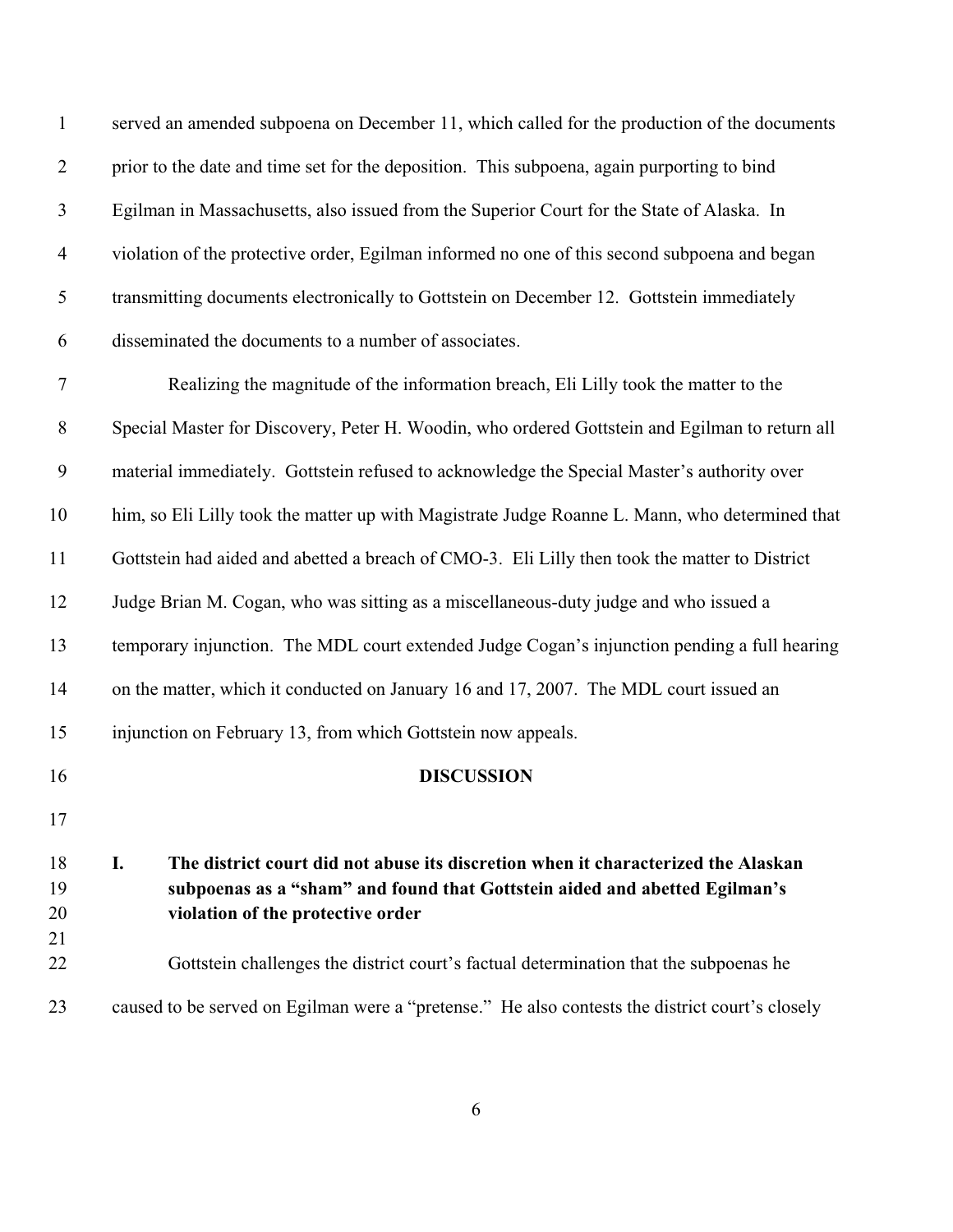| $\mathbf{1}$     | related finding that he aided and abetted the violation of CMO-3. <sup>2</sup> Id. at passim. We review  |
|------------------|----------------------------------------------------------------------------------------------------------|
| $\overline{2}$   | such factual conclusions for abuse of discretion, "which may be found where the Court, in                |
| $\mathfrak{Z}$   | issuing the injunction, relied on clearly erroneous findings of fact or an error of law." Knox v.        |
| $\overline{4}$   | Salinas, 193 F.3d 123, 129 (2d Cir. 1999); see also In re Complaint of Messina, 574 F.3d 119,            |
| 5                | 128 (2d Cir. 2009) (holding that we will overturn the factual findings of the district court only        |
| 6                | where we have a "definite and firm conviction that a mistake has been committed" (internal               |
| $\boldsymbol{7}$ | quotation marks omitted).                                                                                |
| $8\,$            | The district court's finding that Gottstein conspired with Egilman to violate CMO-3 is                   |
| 9                | amply supported by the record. Egilman called Gottstein on November 28, 2006, explaining that            |
| 10               | he possessed secret Zyprexa documents produced through litigation and that they "contained               |
| 11               | some alarming things in them." He informed Gottstein that the documents were under a                     |
| 12               | protective order. <sup>3</sup> Understanding that Egilman would not produce the Zyprexa documents except |
| 13               | pursuant to a subpoena, Gottstein needed to find an appropriate case as a vehicle with which to          |
| 14               | generate one. Gottstein obtained Egilman's contact information for the subpoena, as well as the          |
| 15               | latter's email and phone number. Egilman knew that Gottstein intended to distribute the                  |
| 16               | Zyprexa documents when he obtained them.                                                                 |
| 17               | There is therefore no question that Gottstein and Egilman were in close contact with one                 |

 It is clear that Egilman violated the protective order by failing to inform Eli Lilly of the second subpoena, which required an earlier production date. *See In re Zyprexa Injunction*, 474 F. Supp. 2d at 395. Egilman would also appear to have contravened CMO-3 by failing to provide Eli Lilly with a reasonable opportunity to object to production with respect to the first subpoena.

<sup>&</sup>lt;sup>3</sup> As he testified, Gottstein understood Egilman's reluctance to send him a copy of the order as an effort to avoid his later being charged with knowledge of its contents. Gottstein did not try to convince Egilman to provide him with a copy of CMO-3.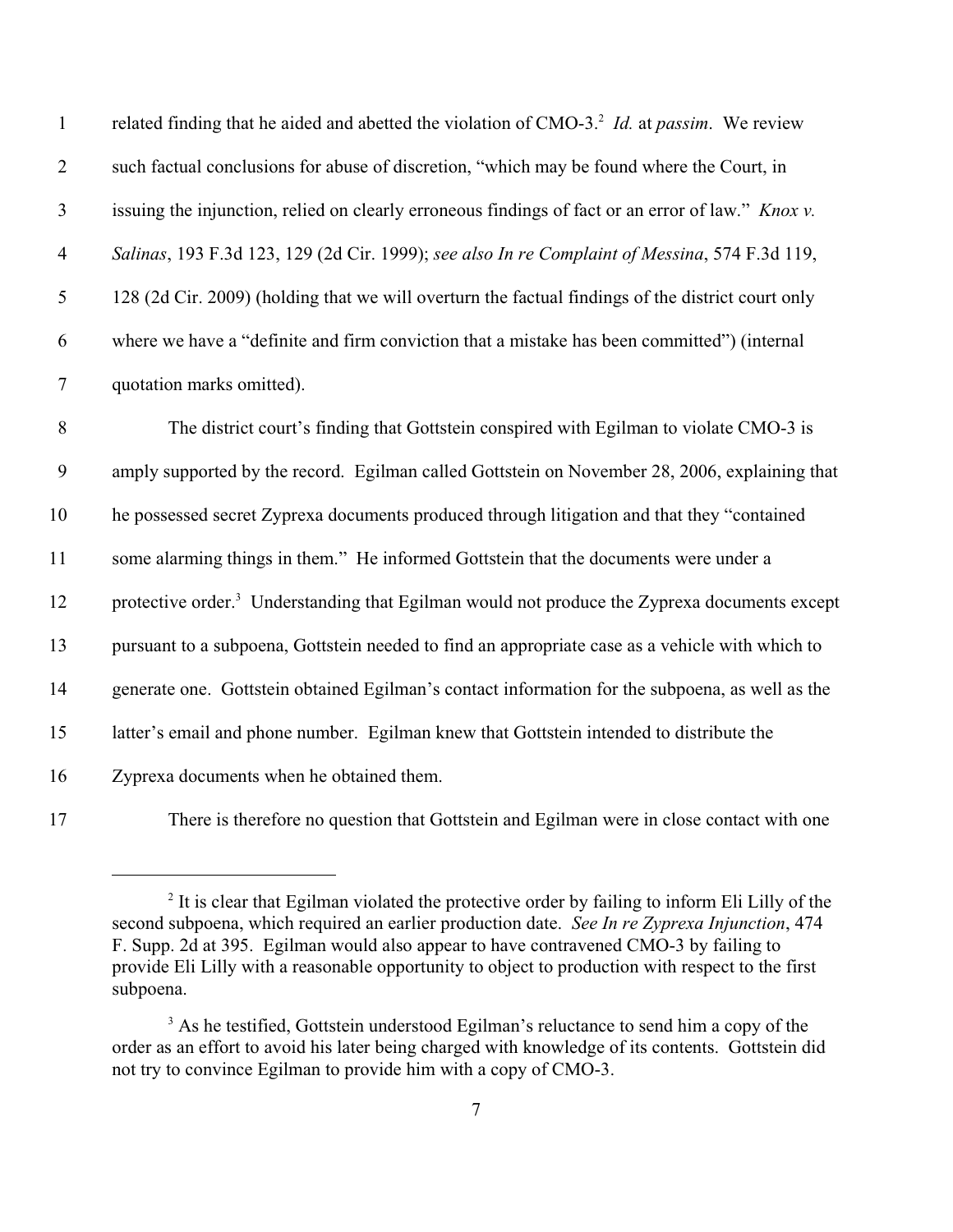| $\mathbf{1}$   | another and strategized how best to facilitate the dissemination of documents protected by CMO-   |
|----------------|---------------------------------------------------------------------------------------------------|
| $\overline{2}$ | 3. The subpoenas served on Egilman merely formalized and facilitated what had already been        |
| $\mathfrak{Z}$ | agreed to. They both understood that issuing a subpoena was a necessary ploy for achieving that   |
| 4              | distribution in a fashion ostensibly consistent with the protective order to which Egilman was    |
| 5              | bound as a signatory. It is therefore unsurprising that the manner in which Egilman and           |
| 6              | Gottstein responded to the subpoenas and caused them to issue, respectively, was designed to      |
| 7              | delay Eli Lilly's learning of them and taking action to prevent production. Neither Gottstein nor |
| $8\,$          | Egilman informed Eli Lilly's litigation counsel or the Lanier Law Firm of the first               |
| 9              | subpoena—actions that both knew would have resulted in Eli Lilly's learning of the subpoena's     |
| 10             | existence promptly. Nor did either of Gottstein and Egilman inform anyone else of the second,     |
| 11             | secret subpoena, which called for earlier production. They hindered Eli Lilly's recognizing the   |
| 12             | purpose of the subpoenas by burying the request for Zyprexa documents in the middle of            |
| 13             | requests for documents for some 14 other drugs. This is all strong evidence of Gottstein and      |
| 14             | Egilman's acting in concert.                                                                      |
| 15             | Further evidence of the subpoena's being a sham abounds, and this similarly evidences             |
| 16             | the fact of concert between Egilman and Gottstein. When introduced to Egilman through             |
| 17             | Berenson, Gottstein wasted no time in planning an end run around the protective order. He         |
| 18             | searched for, found and then intervened in a case of state guardianship that was wholly unrelated |
| 19             | the Zyprexa litigation. Gottstein admitted that he had no evidence at the time of causing the     |
| 20             | subpoenas to be served on Egilman that Zyprexa was relevant to the case in which he had           |
| 21             | intervened. On receipt of the material, Gottstein quickly disseminated it to a list of recipients |
|                |                                                                                                   |

without even reviewing it or applying it to his Alaskan patient's case. It bears noting, too, that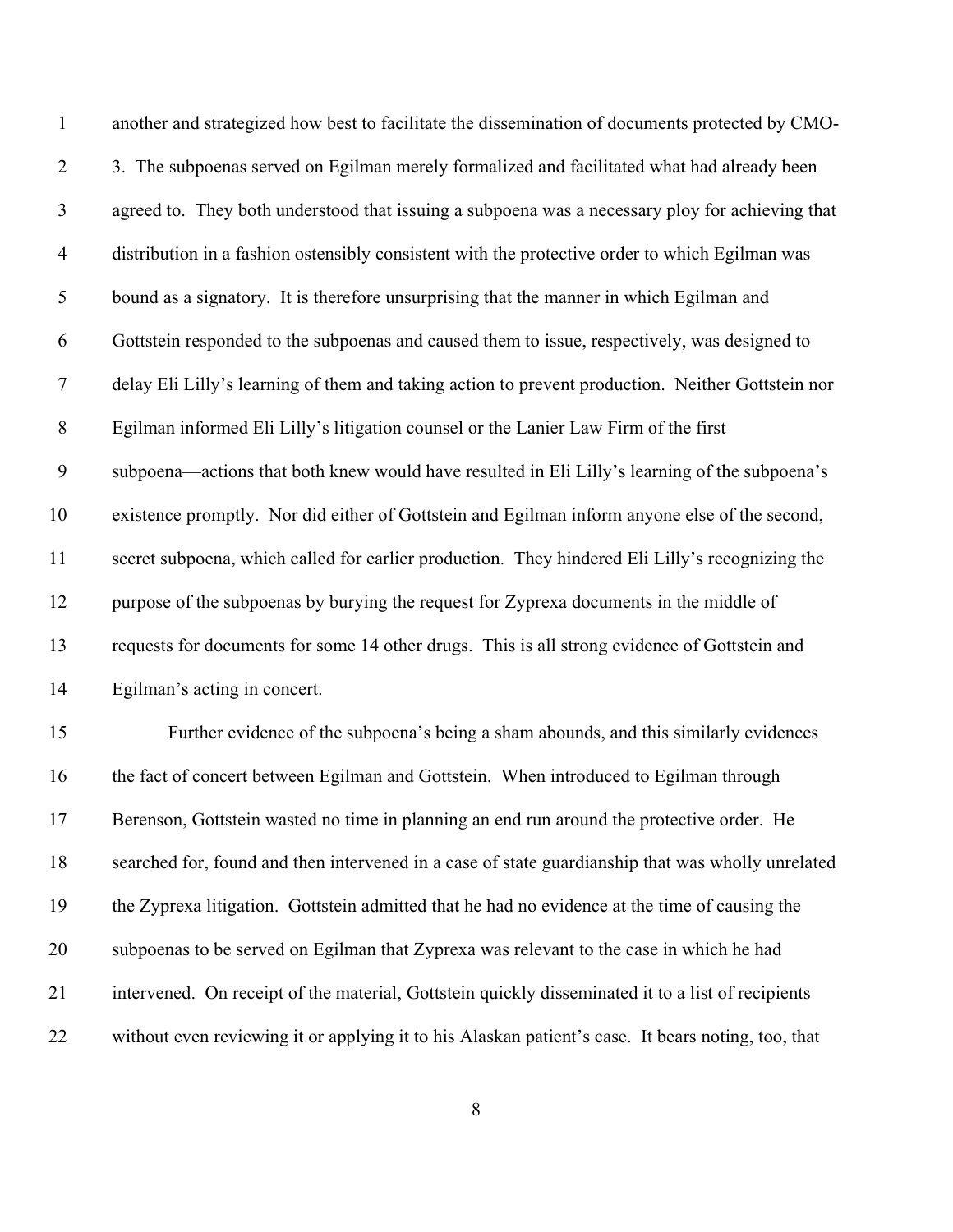| $\mathbf{1}$   | the subpoenas <i>duces tecum</i> issued through the Alaskan state court were presumably without legal |
|----------------|-------------------------------------------------------------------------------------------------------|
| $\overline{2}$ | force in Massachusetts, where Egilman resided and was served. <sup>4</sup> This further supports the  |
| 3              | district court's determination that the subpoenas were a sham.                                        |
| $\overline{4}$ | In sum, the record is unequivocal that Gottstein schemed with Egilman to bypass the                   |
| 5              | protective order and, in fact, aided and abetted the latter's violation of the same. It is equally    |
| 6              | clear that the subpoenas issued to Egilman were part of a sham proceeding. The district court         |
| $\tau$         | did not err, let alone clearly err, in so finding.                                                    |
| 8              | Faced with these clear facts, Gottstein is forced to resort to a variety of unavailing                |
| 9              | assertions. First he contends that, because at least one of his two purposes was supposedly           |
| 10             | proper, the district court erred in characterizing the subpoenas as a pretense. He relies on          |
| 11             | Sussman v. Bank of Israel, 56 F.3d 450, 459 (2d Cir. 1995) and focuses on that court's holding        |
| 12             | that a party "should not be penalized for or deterred from seeking warranted judicial relief          |
| 13             | merely because one of his multiple purposes in seeking that relief may have been improper." Id.       |
|                |                                                                                                       |

*See, e.g.*, *U.S. Catholic Conference v. Abortion Rights Mobilization, Inc.*, 487 U.S. 72, <sup>4</sup> 76 (1988) (holding that "the subpoena power of a court cannot be more extensive than its jurisdiction"); *Houston Business Journal, Inc. v. Office of Comptroller of Currency*, 86 F.3d 1208, 1213 (D.C. Cir. 1996) ("In general, a state-court litigant seeking to compel a non-party to produce documents must use the state court's subpoena power or, if the nonparty is beyond the jurisdiction of such court, use whatever procedures another state may provide."); *Jaynes v. Jaynes*, 496 F.2d 9, 10 (2d Cir. 1974); *John Deere Co. v. Cone*, 124 S.E.2d 50, 53 (S.C. 1962) (observing that a subpoena directed to an out-of-state entity is "ineffectual" because "the courts of this state are without jurisdiction over persons or property outside of its territory"); Rhonda Wasserman, *The Subpoena Power:* Pennoyer*'s Last Vestige*, 74 MINN. L. REV. 37, 67 n.135 (1989) ("As a general rule, subpoenas *duces tecum*, like subpoenas *ad testificandum*, have been restricted to the territory of the state."); *cf.* ALASKA STAT. § 12.50.010 (2010) (establishing procedures for recognition and enforcement of subpoenas issued by non-Alaska courts in criminal matters). This principle is enshrined the Federal Rules of Civil Procedure. *See* Fed. R. Civ. P. 45(a)(2), 45(b)(2), 45(c)(3)(A)(ii), 45(e).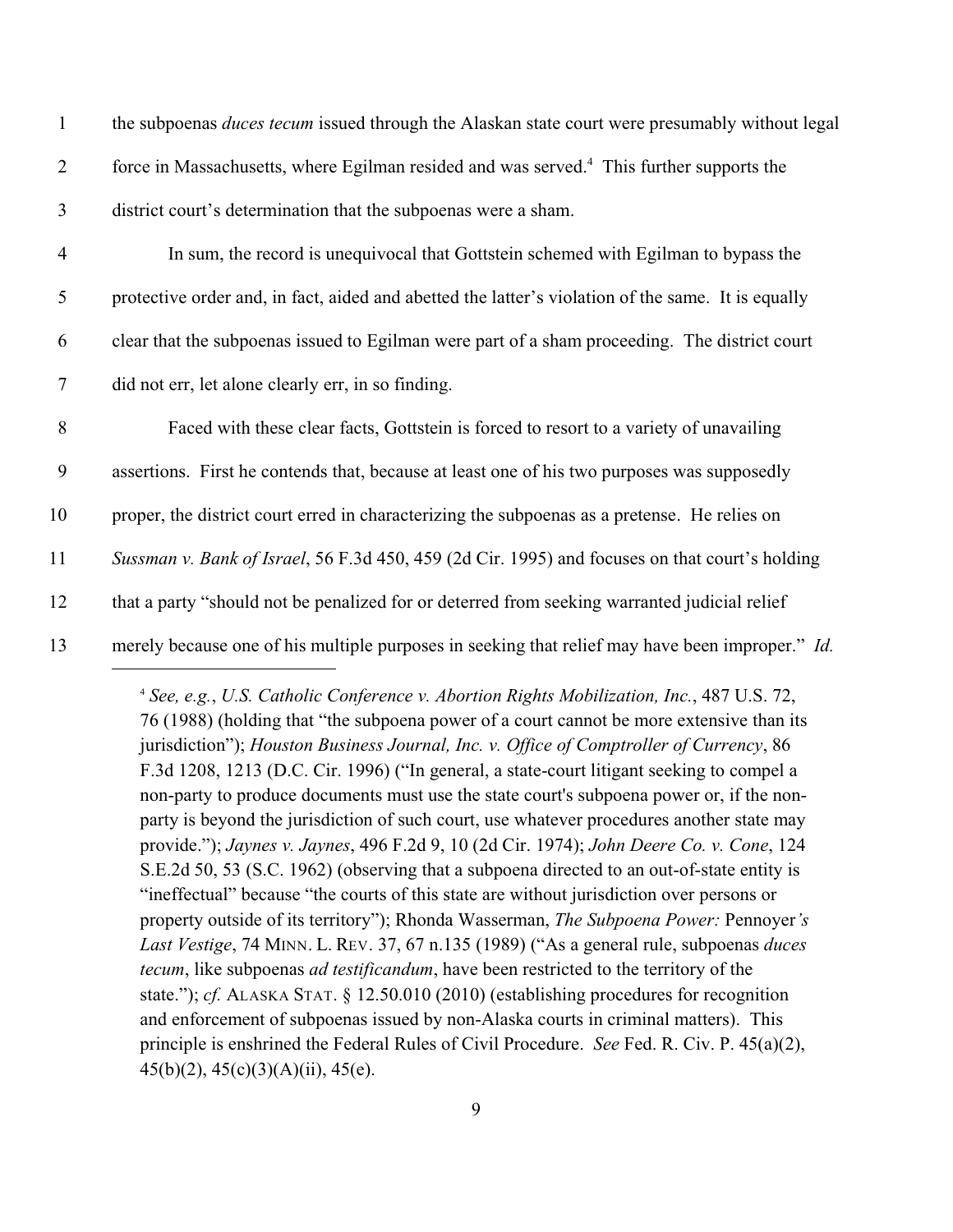at 459. Of course, *Sussman* was concerned with the distinct issue of a plaintiff's being subject to Fed. R. Civ. P. 11 sanctions for filing a nonfrivolous complaint pursuant to an improper purpose. *Id.* But even putting this distinction aside, Gottstein's reliance on *Sussman* necessarily flounders on the fact that he is incapable of demonstrating that any of his purposes in subpoenaing and disseminating Eli Lilly's confidential documents was proper.

 Gottstein asserts that his "dual purposes" were " to obtain evidence for use in Bigley's case and other future cases, and [to] make evidence of suppressed hazards or illegal marketing or other evidence of Zyprexa hazards and Lilly [sic] misconduct known to the public." However, the qualitative nature of a "purpose" cannot be divorced from the manner in which it is pursued. Even if we were to assume that either of his proffered goals in subpoenaing Egilman were otherwise legitimate, the fact of his aiding and abetting the violation of a lawful protective order to achieve that end precludes our finding a proper purpose. Gottstein appears to focus on the discrete act of his causing the two subpoenas to issue, essentially asking that we consider those actions divorced from the larger context of which they were a part. Yet we have already determined that the district court was on firm ground in finding that Gottstein's actions—including his serving Egilman with the two subpoenas—aided and abetted Egilman's violation of the protective order. Causing a subpoena to be served, with notice that compliance with it by the complicit recipient would violate a court's lawful order, cannot be characterized as "legitimate," even if the improperly obtained documents might otherwise be useful had they been obtained appropriately. Ultimately, Gottstein's nebulous assertion that the subpoenas were somehow "grounded in law and fact" does not legitimize the manner in which they were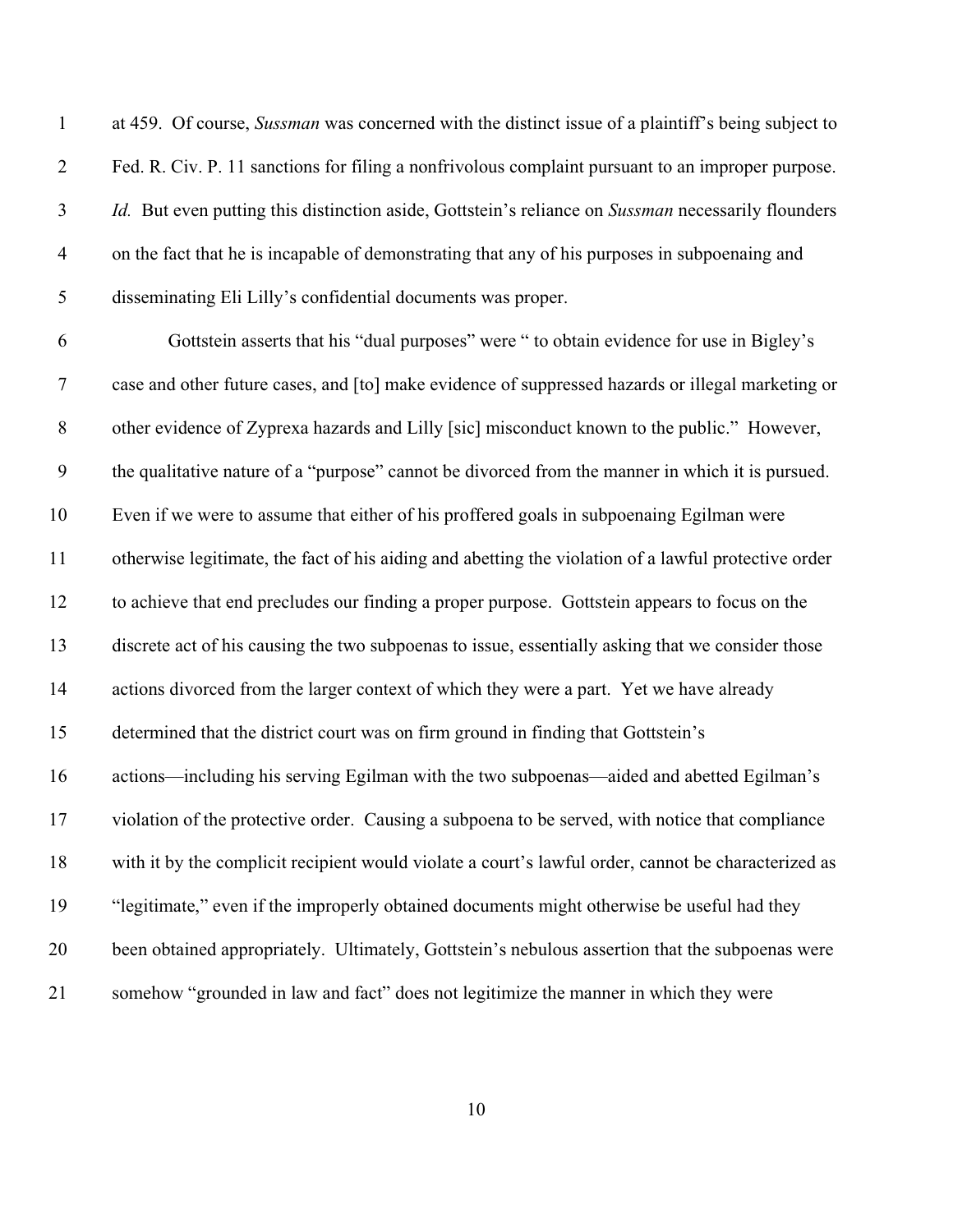employed to facilitate the violation of a court's order; nor does it take away from their being part of a sham proceeding.

| $\mathfrak{Z}$   | Gottstein's second argument is no more fruitful. He submits that he acted independently             |
|------------------|-----------------------------------------------------------------------------------------------------|
| $\overline{4}$   | as a lawyer in the interests of his client, which, he contends, precludes any finding that he aided |
| $\mathfrak{S}$   | and abetted Egilman's violation of the protective order. To support this conclusion, Gottstein      |
| 6                | focuses on Regal Knitwear Co. v. NLRB, 324 U.S. 9 (1945), for the proposition that a nonparty       |
| $\boldsymbol{7}$ | who "act[s] independently" of a party found in violation of a court order cannot be an aider and    |
| $\,8\,$          | abettor if the nonparty's actions were based on a "genuinely independent interest." Gottstein       |
| 9                | contends that he had an interest in the documents that was independent of Egilman's. Of course,     |
| 10               | the record does not support a finding that Gottstein acted independently of Egilman, which is the   |
| 11               | end of the matter. Aiding and abetting a party is not acting independently, as Gottstein himself    |
| 12               | admits. We would also point to our prior decision in N.Y. State Nat'l Org. for Women v. Terry,      |
| 13               | where we held that a court's inquiry into the fact of aiding and abetting is "directed to the       |
| 14               | actuality of concert or participation, without regard to the motives that prompt the concert or     |
| 15               | participation." 961 F.2d 390, 397 (2d Cir. 1992), vacated on other grounds sub nom., Pearson v.     |
| 16               | Planned Parenthood Margaret Sanger Clinic (Manhattan), 507 U.S. 901 (1993).                         |
| 17               | Ultimately, the district court's finding that Gottstein acted in concert with Egilman to            |
| 18               | release the confidential material, and related determination that Gottstein aided and abetted       |
| 19               | Egilman's violation of CMO-3, seem to us the only reasonable conclusions in light of the facts in   |

- the record. The district court certainly did not abuse its discretion in so finding.
- 
- 
- **II. Gottstein's challenges to the protective order fail**
-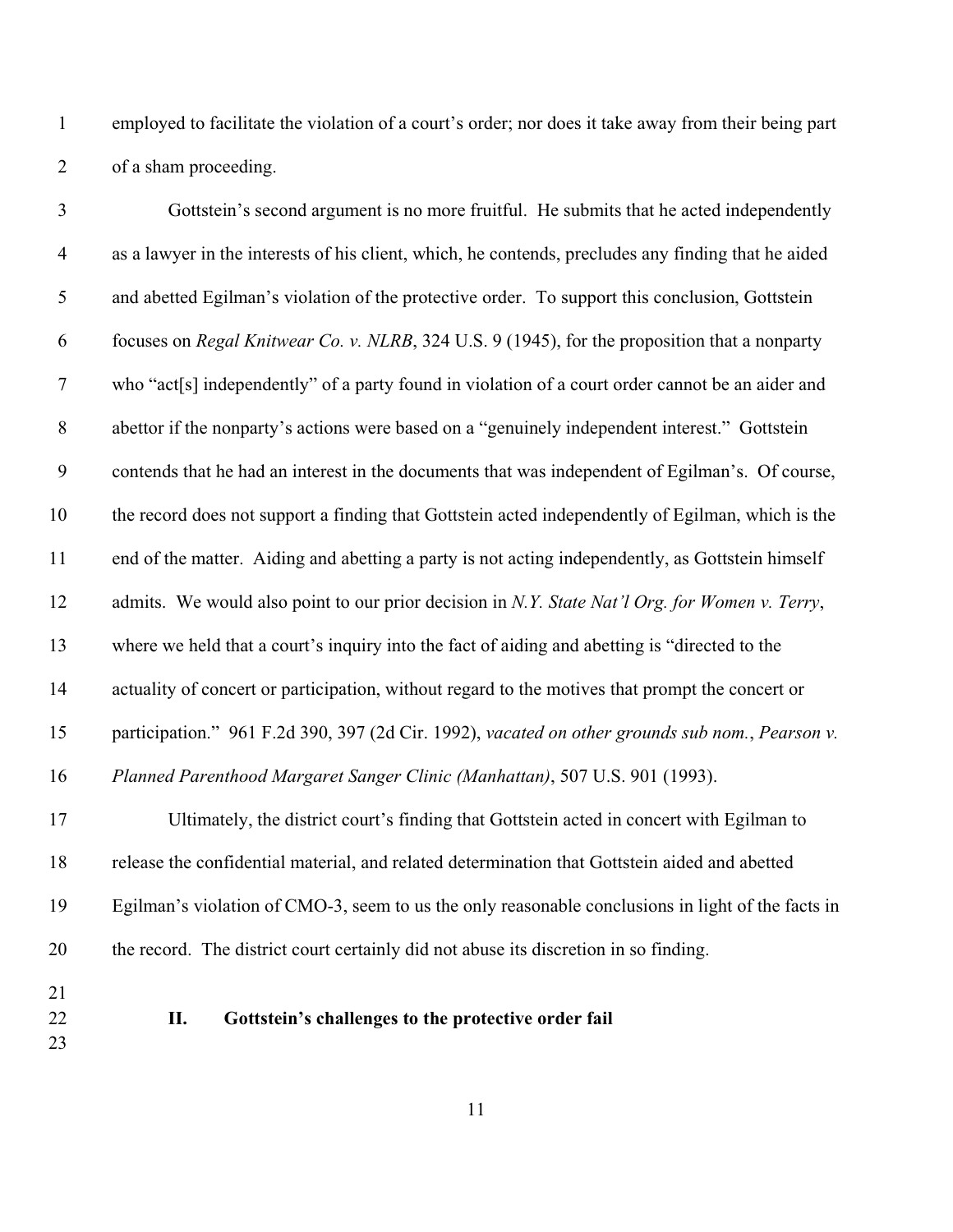| $\mathbf{1}$     | Gottstein challenges the protective order on a number of grounds, all of which fail. He               |
|------------------|-------------------------------------------------------------------------------------------------------|
| $\overline{2}$   | asserts first that the "district court erred by assuming 'inherent authority' to use its power to     |
| $\mathfrak{Z}$   | enforce injunctions under Rule $65(d)$ to enforce a protective order under Rule $26(c)$ instead."     |
| $\overline{4}$   | We reject this argument by virtue of the obvious fact that the district court did not enforce CMO-    |
| 5                | 3 against Gottstein—an order to which Gottstein was not privy. Gottstein seems to miss the fact       |
| 6                | that the injunction against which he appeals merely "enjoined him from further disseminating"         |
| $\boldsymbol{7}$ | the "documents produced by Eli Lilly and Company subject to CMO-3" and required him                   |
| $8\,$            | "forthwith [to] return any such documents and copies still in his  possession " In re                 |
| $\mathbf{9}$     | Zyprexa Injunction, 474 F. Supp. 2d at 430. It did not purport to bind Gottstein to the provisions    |
| 10               | of the protective order. Id. at passim. Thus, Gottstein's assertion that the court "enforce[d] a      |
| 11               | protective order under Rule 26(c)" against him is wholly mistaken. Nor, as Gottstein contends,        |
| 12               | did the court impose aiding-and-abetting "liability." The district court made this abundantly         |
| 13               | clear, observing that "this is not a contempt proceeding, and the court is not now punishing          |
| 14               | anyone for any alleged violation of court orders. Rather, this proceeding seeks to prevent            |
| 15               | irreparable harm to Lilly by enjoining those persons whose actions threaten such harm." Id. at        |
| 16               | 426.                                                                                                  |
| 17               | Gottstein next argues that the substantive provisions of the protective order were                    |
| 18               | insufficiently detailed, since they did not delineate the acts sought to be restrained and failed "to |
| 19               | provide nonparties with a specific and detailed description of the acts required or prohibited."      |
| 20               | These contentions are unavailing. First, it is unclear why a protective order would seek to           |
| 21               | dictate the boundaries of permissible behavior by non-signatories. Such individuals can only be       |
| 22               | enjoined when their actions amount to aiding and abetting a violation of the order by a person        |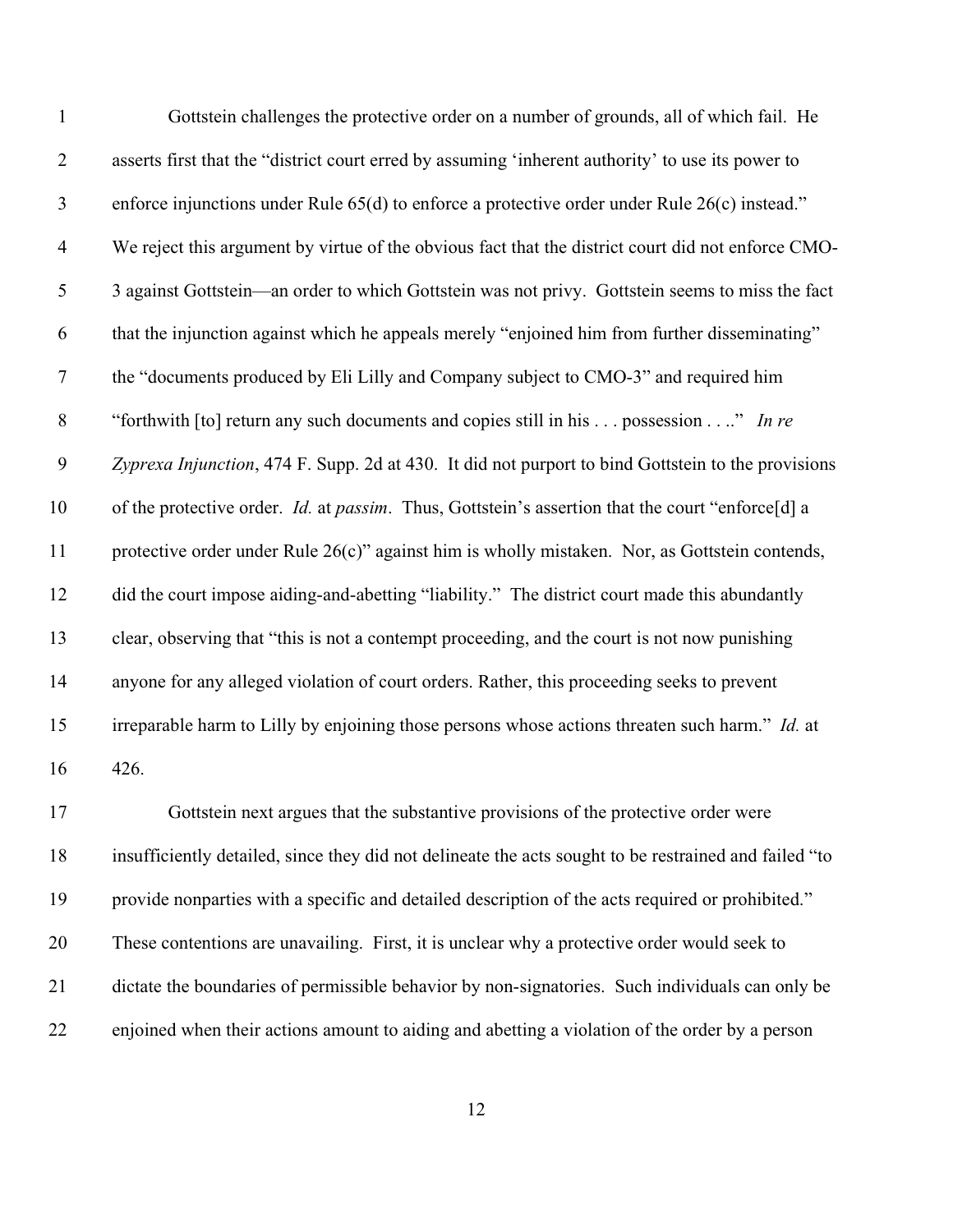| $\mathbf{1}$               | who is privy to it. In that sense, Gottstein's objection to the order's supposed lack of specificity                                                                  |
|----------------------------|-----------------------------------------------------------------------------------------------------------------------------------------------------------------------|
| $\overline{2}$             | as to appropriate third-party conduct collapses into his argument that the order's existing                                                                           |
| $\mathfrak{Z}$             | provisions are impermissibly vague. He argues on this latter ground that the order's requirement                                                                      |
| $\overline{4}$             | that parties be given a "reasonable opportunity" to object before any disclosure is effected is "too                                                                  |
| $\mathfrak{S}$             | vague to be enforced." Gottstein's contention is border-line disingenuous, however, in light of                                                                       |
| 6                          | his election not to read the protective order before aiding and abetting its violation. In any event,                                                                 |
| $\boldsymbol{7}$           | the challenged phrasing, familiar from other contexts, see, e.g., Fed. R. Civ. P. 12(d); Fed. R.                                                                      |
| $\,8\,$                    | Crim. P. $5(d)(2)$ , $6(e)(3)(G)$ , $32.1(c)(2)(C)$ , hardly constitutes abuse of what the district court                                                             |
| 9                          | accurately described as its "broad discretion to tailor protective orders to the circumstances of a                                                                   |
| 10                         | particular litigation." In re Zyprexa Injunction, 474 F. Supp. 2d at 413.                                                                                             |
| 11<br>12<br>13<br>14<br>15 | III.<br>Gottstein submitted himself to the personal jurisdiction of the Eastern<br>District of New York when he aided and abetted a violation of the court's<br>order |
| 16                         | Gottstein makes a further argument. He contends that the district court lacked                                                                                        |
| 17                         | jurisdiction to enjoin a nonparty who aided and abetted the violation of a protective order.                                                                          |
| 18                         | It is of course true that courts cannot enjoin the entire universe of potential violators of its                                                                      |
| 19                         | orders. In Regal Knitwear, the Supreme Court held that those who are acting independently of                                                                          |
| 20                         | the enjoined party and whose own rights have not been adjudged cannot be bound by an                                                                                  |
| 21                         | injunction. 324 U.S. at 1314. Yet, third parties "who are in active concert or participation" with                                                                    |
| 22                         | the parties, their officers, agents, servants, employees or attorneys, can be enjoined. Fed. R. Civ.                                                                  |
| 23                         | P. $65(d)(2)$ . This language gives force to injunctions and prevents parties from violating them by                                                                  |
|                            |                                                                                                                                                                       |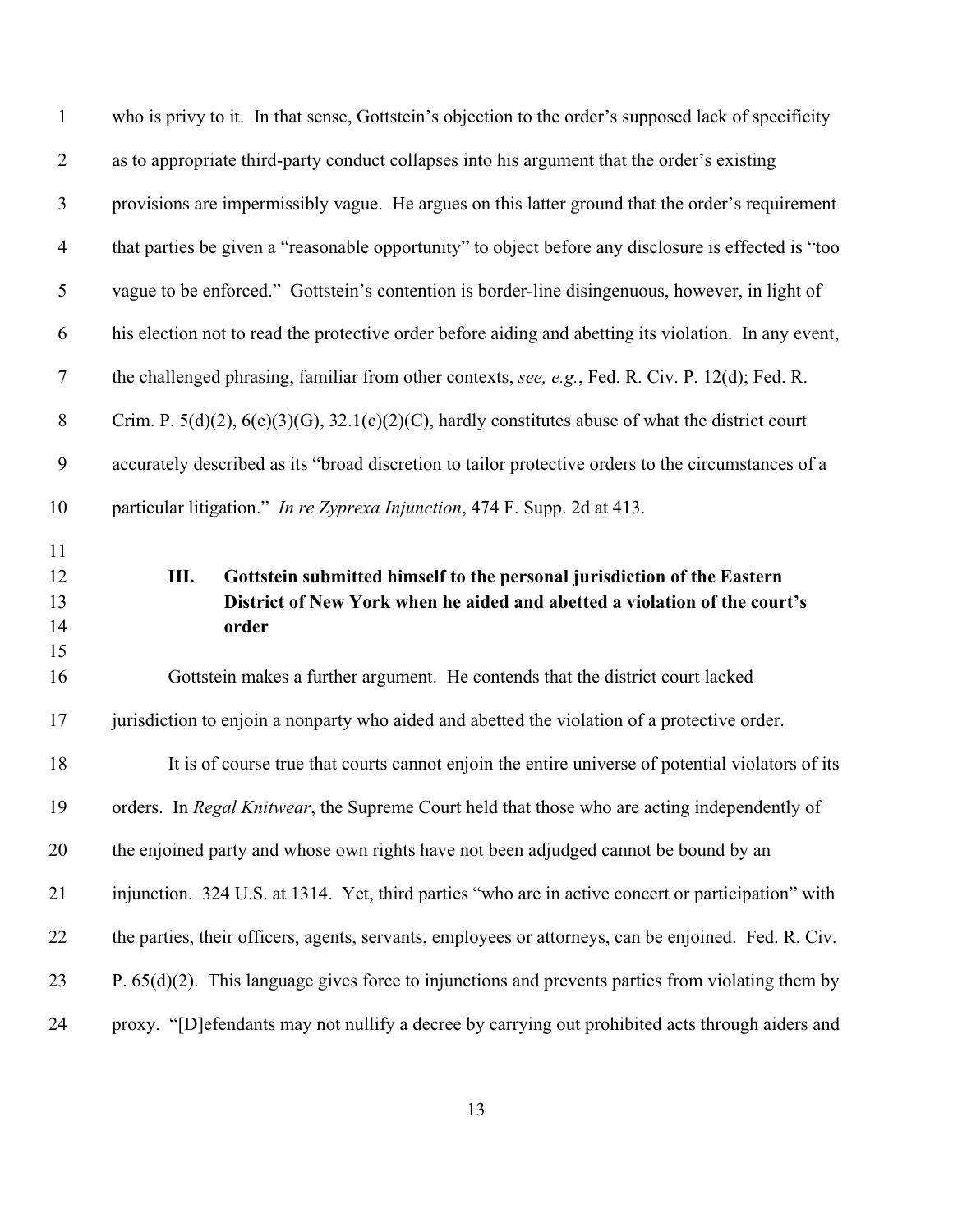abettors, although they were not parties to the original proceeding." *Regal Knitwear*, 324 U.S. at 14.

| 3                | While the instant case deals with an injunction, it is an injunction founded on a                     |
|------------------|-------------------------------------------------------------------------------------------------------|
| $\overline{4}$   | nonparty's aiding and abetting the violation of a protective order. Thus, we must consider            |
| $\mathfrak{S}$   | whether aiding and abetting the breach of such an order gives the issuing court jurisdiction over     |
| 6                | the nonparty aider and abettor to enjoin him from continuing those actions.                           |
| $\boldsymbol{7}$ | Gottstein contends that we should adopt a rule saying that district courts have jurisdiction          |
| $8\,$            | only over parties and signatories to their discovery orders, such that courts are powerless to        |
| 9                | enjoin the actions of other entities that aid and abet the violation of those orders. In support of   |
| 10               | his argument, Gottstein distinguishes orders created under Rule 26(c) from Rule 65 injunctions        |
| 11               | and points out that, while Rule 65 textually allows third-party aiders and abettors to be enjoined,   |
| 12               | Rule 26 does not.                                                                                     |
| 13               | His argument fails for multiple reasons. First, Rule 26 neither provides nor suggests that            |
| 14               | courts lack the power to enjoin nonparties or nonsignatories who aid and abet the violation of        |
| 15               | their discovery orders. Second, relevant case law is against Gottstein's position. See, e.g.,         |
| 16               | Waffenschmidt v. MacKay, 763 F.2d 711, 714 (5th Cir. 1985) ("Nonparties who reside outside            |
| 17               | the territorial jurisdiction of a district court may be subject to that court's jurisdiction if, with |
| 18               | actual notice of the court's order, they actively aid and abet a party in violating that order.").    |
| 19               | Third, a protective order might be thought of as a form of injunction in this particular setting, in  |
| 20               | which case reading Rules 26 and 65 together would obviously foreclose Gottstein's argument.           |
| 21               | See, e.g., Poliquin v. Garden Way, Inc., 989 F.2d 527, 535 (1st Cir. 1993) ("[A] protective order,    |
| 22               | like any ongoing injunction, is always subject to the inherent power of the district court").         |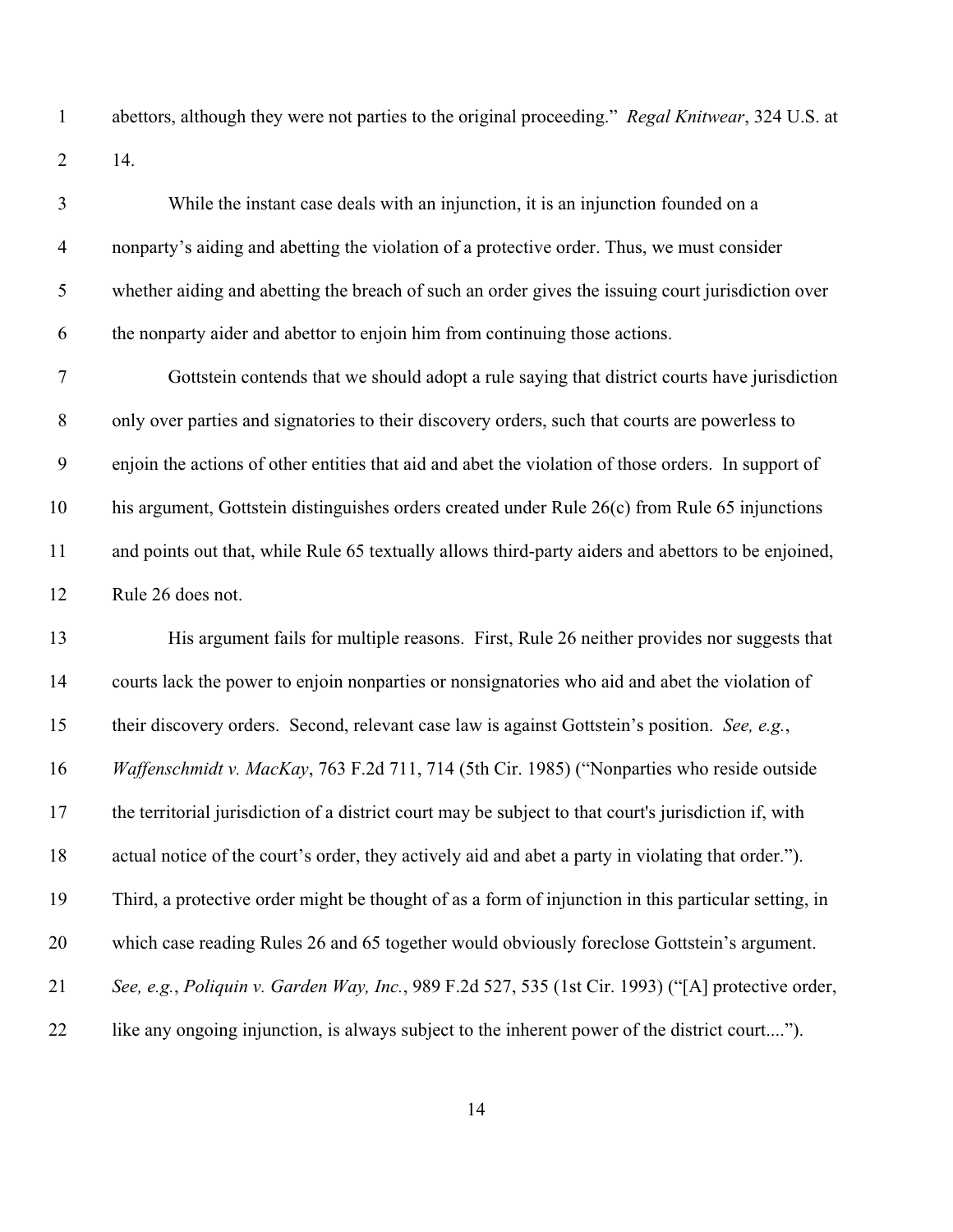| $\mathbf{1}$         | Fourth, if taken to its logical conclusion, Gottstein's proposed rule would render protective                                                                                        |
|----------------------|--------------------------------------------------------------------------------------------------------------------------------------------------------------------------------------|
| $\overline{2}$       | orders little more than liability-generating documents. If courts cannot bind third parties who aid                                                                                  |
| 3                    | and abet the violation of their protective orders, then any party, agent, attorney or expert who                                                                                     |
| $\overline{4}$       | comes into possession of material he wanted to use against the producing party could simply                                                                                          |
| 5                    | disseminate the information quickly, then deal with the damages issue after the fact. We                                                                                             |
| 6                    | understand that the threat of a sizable damages award may deter this action in some cases, but                                                                                       |
| $\tau$               | Gottstein's proposed rule would eviscerate courts' ability to manage discovery and, hence,                                                                                           |
| $8\,$                | litigation.                                                                                                                                                                          |
| $\mathbf{9}$         | Egilman and Gottstein shared the common plan to violate CMO-3 and to disseminate Eli                                                                                                 |
| 10                   | Lilly's confidential material. This is the only reason Egilman sought Gottstein's involvement                                                                                        |
| 11                   | and is also clearly the reason that Gottstein intervened in the Alaska case and generated the                                                                                        |
| 12                   | subpoenas. As he issued the subpoenas, burned DVD copies, forwarded emails and sent                                                                                                  |
| 13                   | packages containing the data to associates, Gottstein actively took part in and furthered that                                                                                       |
| 14                   | shared goal. Therefore, Gottstein aided and abetted Egilman's violation of the protective order.                                                                                     |
| 15                   | The resulting injunction is a perfectly appropriate device to foreclose further dissemination of                                                                                     |
| 16                   | the confidential documents produced under the protective order.                                                                                                                      |
| 17<br>18<br>19<br>20 | The district court did not clearly err in finding that the documents<br>IV.<br>distributed by Gottstein and his conspirators included a substantial number<br>that were confidential |
| 21<br>22             | The district court "examined a sampling of the documents distributed by the                                                                                                          |
| 23                   | conspirators," concluded that "[a]mong them [were] a substantial number whose publication                                                                                            |
| 24                   | would be annoying, embarrassing, oppressive, and burdensome to Lilly" and further observed                                                                                           |
| 25                   | that "they reveal trade secrets, confidential preliminary research, development ideas, commercial                                                                                    |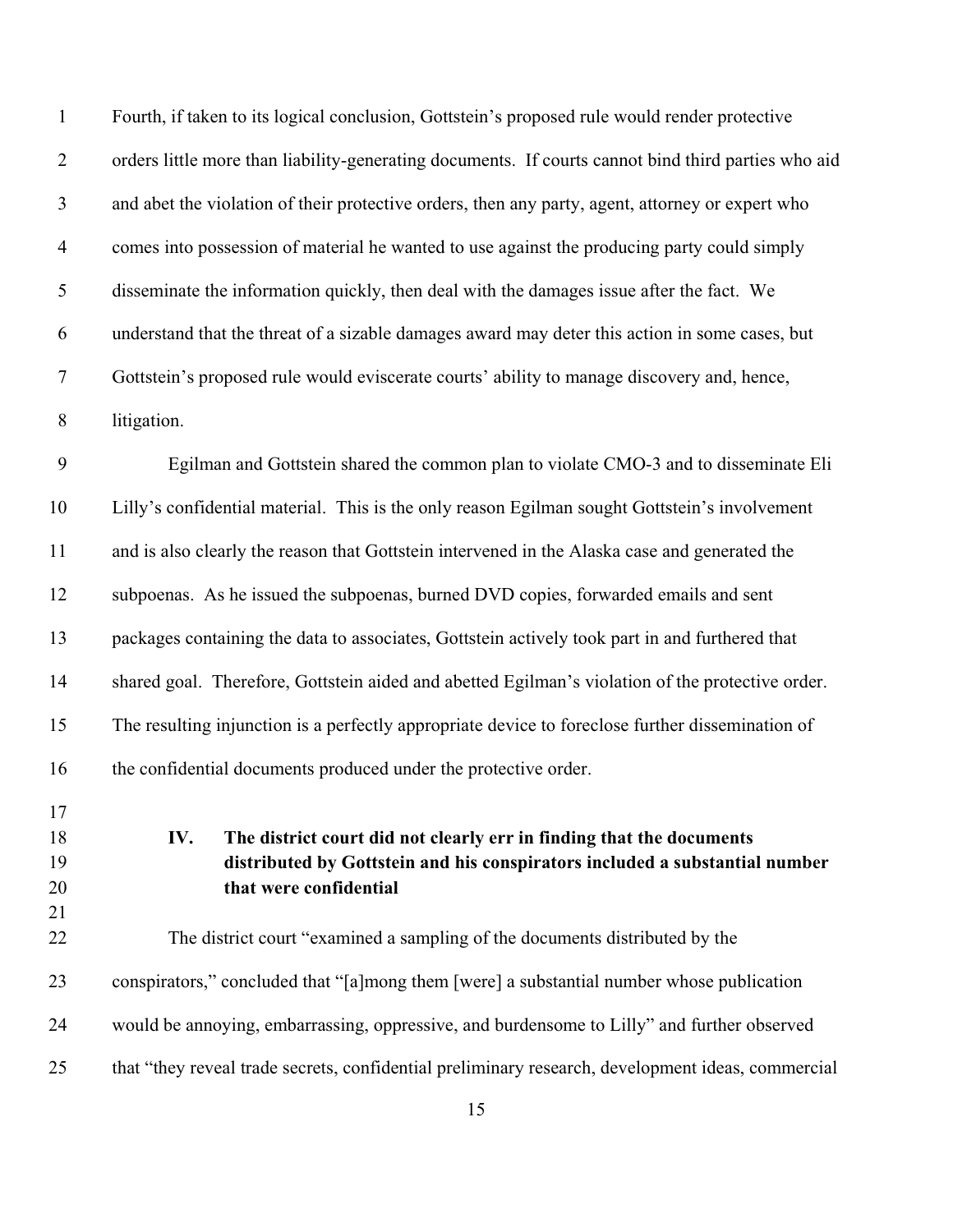| $\mathbf{1}$     | information, product planning, and employee training techniques." In re Zyprexa Injunction,       |
|------------------|---------------------------------------------------------------------------------------------------|
| $\mathbf{2}$     | 474 F. Supp. 2d at 404. The district court did not clearly err in reaching this conclusion.       |
| $\mathfrak{Z}$   | Gottstein contends that the documents he transmitted were not confidential, as evidenced          |
| $\overline{4}$   | by a variety of subsequent developments outside the record on appeal. This argument is not        |
| $\mathfrak s$    | properly before us and should be raised in front of the district court in the first instance. See |
| 6                | Korn v. Franchard Corp., 456 F.2d 1206, 1208 (2d Cir. 1972) (observing that "where                |
| $\boldsymbol{7}$ | circumstances have changed between the ruling below and the decision on appeal, the preferred     |
| $\,8\,$          | procedure is to remand to give the district court an opportunity to pass on the changed           |
| $\boldsymbol{9}$ | circumstances"). Gottstein also devotes considerable pages to arguing that Eli Lilly's mass       |
| 10               | designation of documents as confidential violated CMO-3 because such designation was not          |
| 11               | made in good faith. He unconvincingly attempts to bolster this conclusory assertion by arguing    |
| 12               | for "[t]he inference that one of Lilly's motivations for over-designation of documents as         |
| 13               | confidential under CMO-3 was to avoid civil and criminal liability." His argument is in any       |
| 14               | event misguided, since the question whether Eli Lilly designated its produced documents in good   |
| 15               | faith is distinct from the question whether those subject to the protective order were free to    |
| 16               | ignore it. If Egilman or Gottstein believed that particular documents were improperly designated  |
| 17               | as confidential, then the proper procedure was for either of them to avail himself of the         |
| 18               | procedure envisioned by CMO-3 for declassifying such documents. What Gottstein was not            |
| 19               | entitled to do was to aid and abet Egilman's violation of the protective order on the ground that |
| 20               | that order had been improperly entered. See In re Criminal Contempt Proceedings, 329 F.3d         |
| 21               | 131, 138 (2d Cir. 2003) (observing that "it is well settled that persons subject to an injunctive |